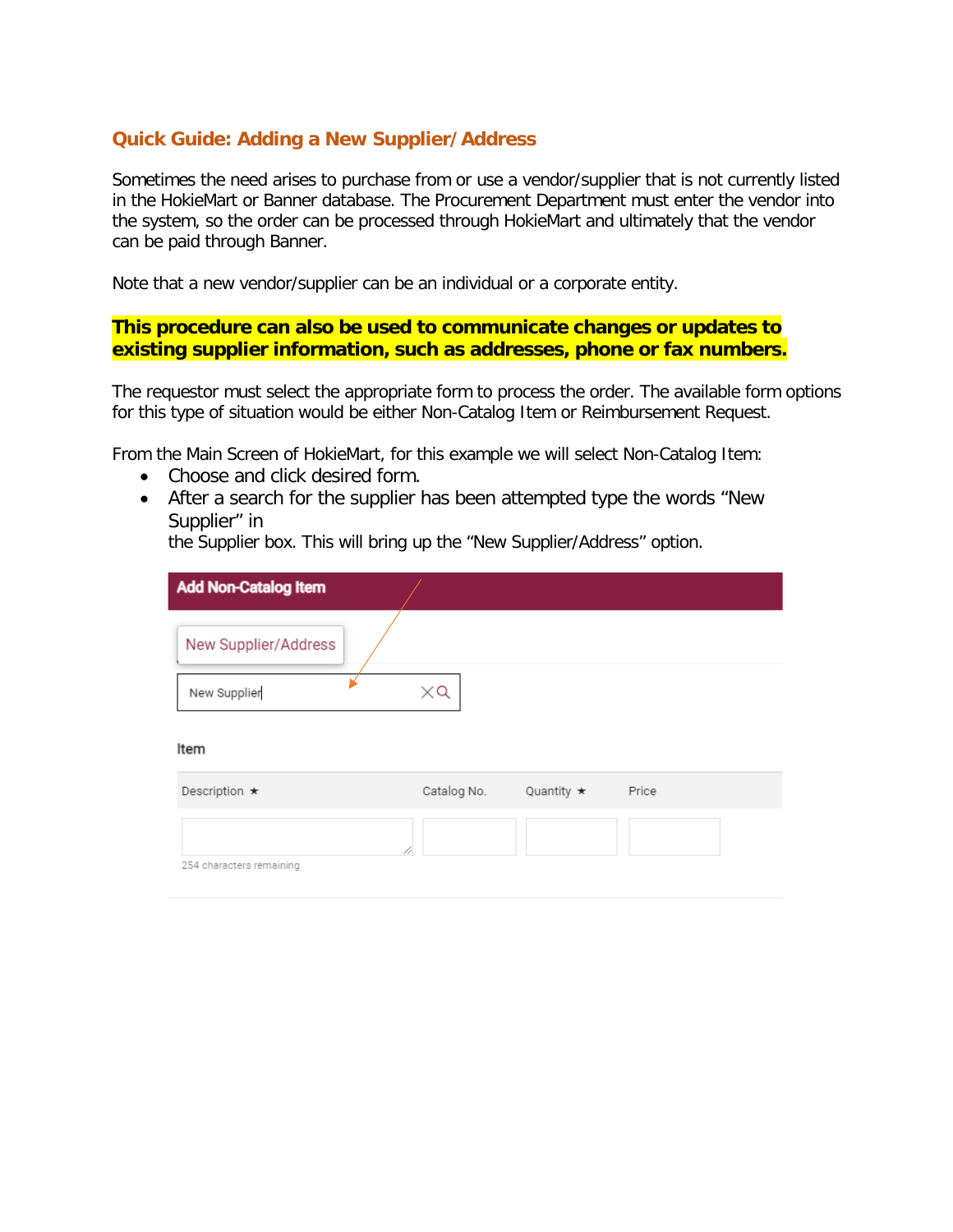The selection of the Fulfillment Address will default to VT Purchasing (Procurement) Department.

| $\times Q$  |                  |       |                                                                                  |              |                               |
|-------------|------------------|-------|----------------------------------------------------------------------------------|--------------|-------------------------------|
|             |                  |       |                                                                                  | $\checkmark$ | <b>Distributi</b>             |
|             |                  |       |                                                                                  |              |                               |
|             |                  |       |                                                                                  |              |                               |
| Catalog No. | Quantity $\star$ | Price |                                                                                  | Packaging    |                               |
| 11          |                  |       |                                                                                  | EA - Each    |                               |
|             |                  |       | Order Address 1 Q - VT Purchasing Dept, Blacksburg, Virginia 24061 United States |              | New Supplier/Address $\times$ |

Continue to complete the information for the item as usual:

- Provide description
- Catalog No. if necessary
- Quantity
- Price
- Packaging
- Click "Save and Close"

Locate the Cart icon on the upper right-hand corner of the page to activate the dropdown menu.

| Purchase Orders ▼                   | Search (Alt+Q) | 9.99 USD $\Box$                            | $\circ$ |
|-------------------------------------|----------------|--------------------------------------------|---------|
| im   Favorites   Shop   Quick Order |                | Browse: Suppliers   Categories   Contracts |         |

Click **View My Cart** to navigate to the Cart – Draft Requisition where the Cart can be reviewed and edited or click **Checkout** to proceed to input your Requisition information.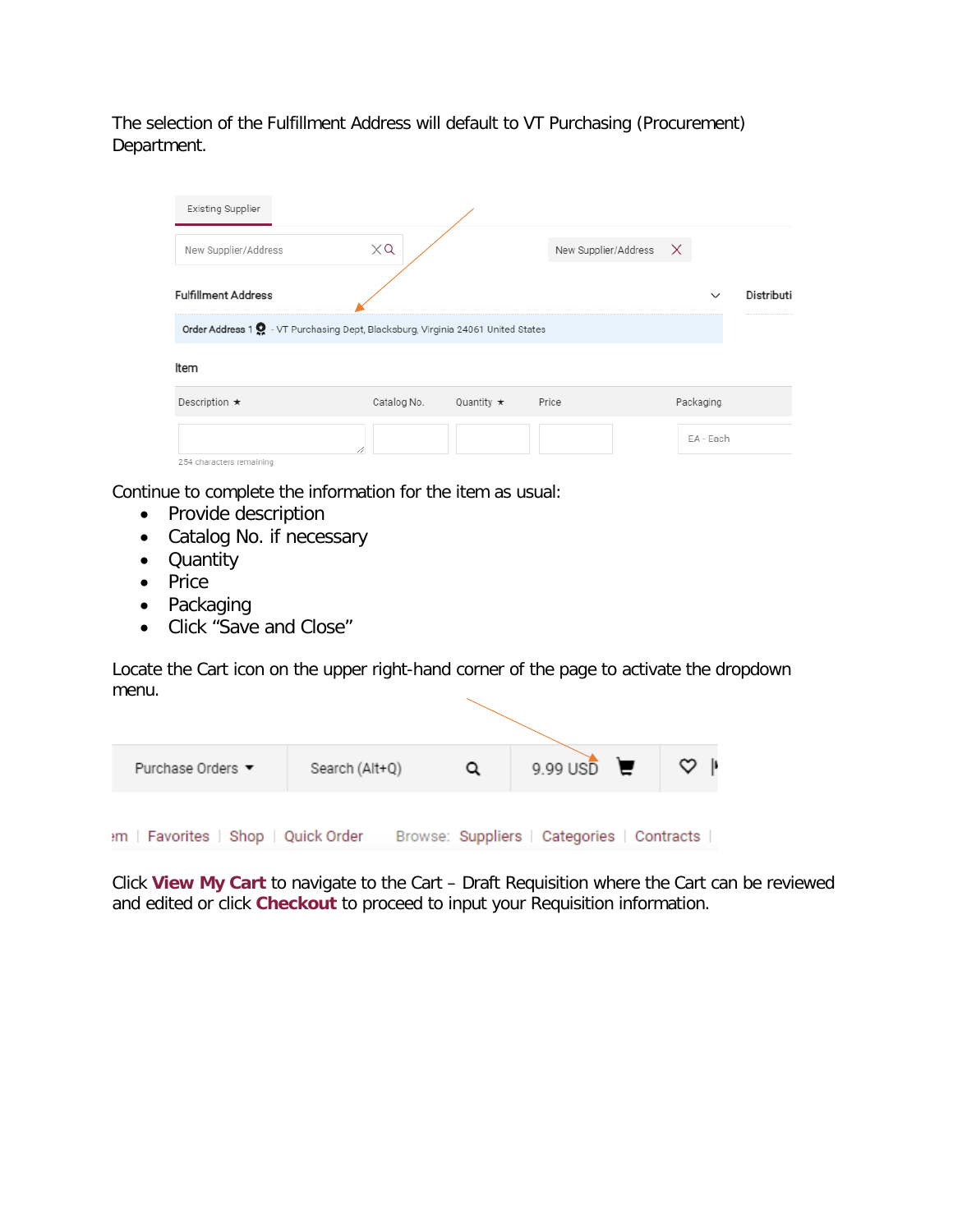

- Scroll down to **Internal Notes and Attachments** section on the left-hand side of the cart.
- Select the **icon** to edit.

| <b>Internal Notes and Attachments</b> |          | $\cdots$ |
|---------------------------------------|----------|----------|
| Internal Note                         | no value |          |
| Internal Attachments                  | Add      |          |

- An Internal Note box will open.
- Type the information needed to set up a new supplier in the Internal Note box (see below)

| <b>Edit Internal Notes And Attachments</b> |                          |                |  |
|--------------------------------------------|--------------------------|----------------|--|
| <b>Internal Note</b>                       |                          |                |  |
| Internal Note                              | include information here |                |  |
|                                            | 976 characters remaining | expand   clear |  |
|                                            | <b>Save</b>              | Close          |  |